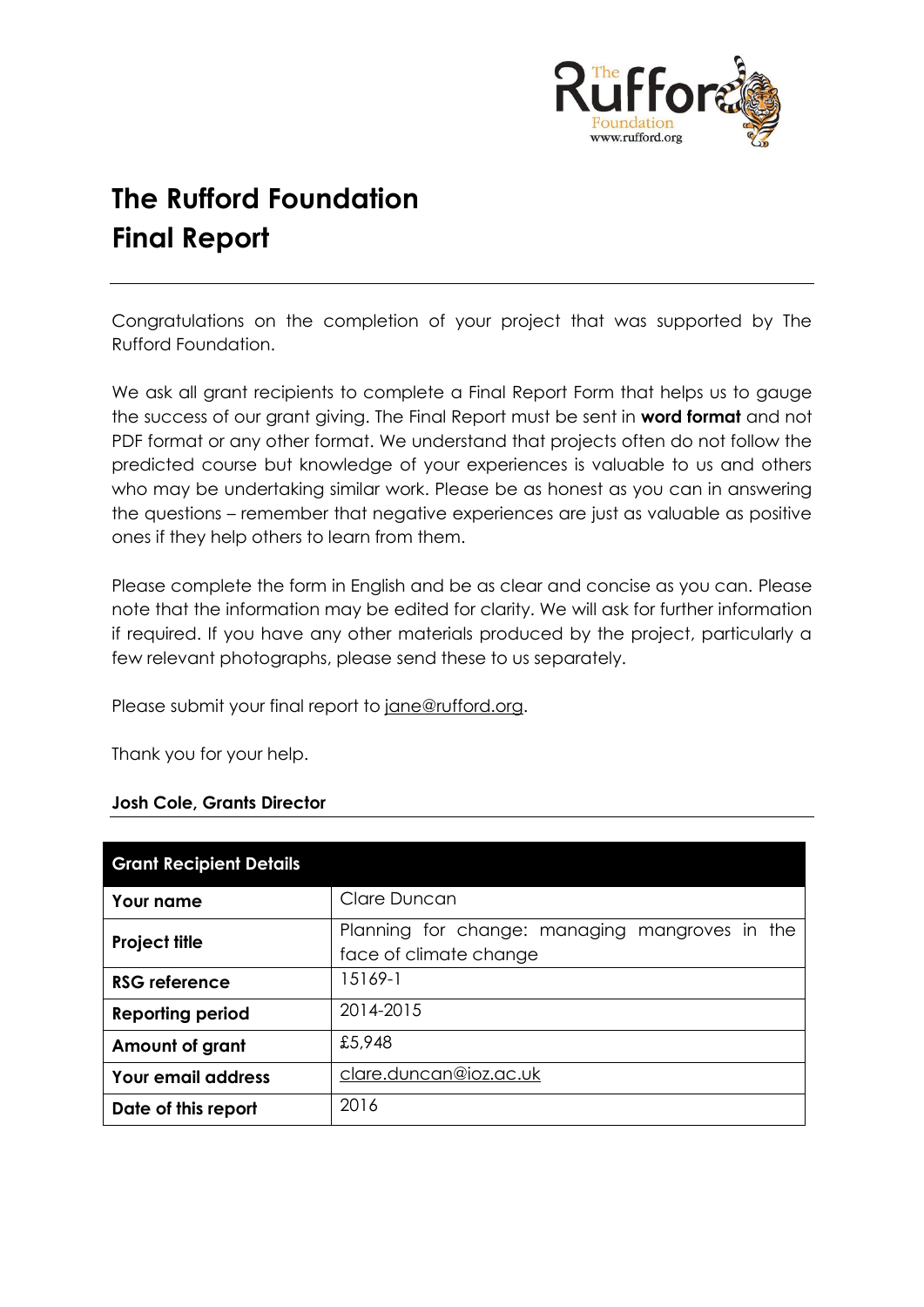

**1. Please indicate the level of achievement of the project's original objectives and include any relevant comments on factors affecting this.** 

| Objective                                                                                                                                                                                   | $rac{2}{9}$<br>achieved | Partially<br>achieved | Fully<br>achieved | <b>Comments</b>                                                                                                                                                                                                                                                                                                                                                                                                                                                                                            |
|---------------------------------------------------------------------------------------------------------------------------------------------------------------------------------------------|-------------------------|-----------------------|-------------------|------------------------------------------------------------------------------------------------------------------------------------------------------------------------------------------------------------------------------------------------------------------------------------------------------------------------------------------------------------------------------------------------------------------------------------------------------------------------------------------------------------|
| Collect information on the<br>ES provision of restored<br>natural mangrove<br>and<br>forests, namely carbon<br>content (vegetation and<br>coastal<br>soils)<br>and<br>protection potential. |                         |                       |                   | This data has been fully collated<br>and has been partially published in<br>a peer-reviewed journal (here),<br>with another publication in prep.<br>The data has also been presented<br>at Local Government Unit (LGU),<br>Department of Environment and<br>Natural<br>Resources<br>(DENR)<br>and<br>partner coastal<br>community<br>feedback/discussion sessions, and<br>included within policy/rehabilitation<br>guidelines leaflets for distribution in-<br>country.                                    |
| Collect information on the<br>abundance, diversity and<br>distribution<br>of<br>under-<br>studied<br>ecosystem<br>fiddler<br>engineering Uca<br>crab species.                               |                         |                       |                   |                                                                                                                                                                                                                                                                                                                                                                                                                                                                                                            |
| Train five local Research<br>Assistants in methods of<br>biodiversity<br>monitoring<br>(crabs), and carbon stocks<br>and coastal protection<br>potential/storm damage.                      |                         |                       |                   | Three Research Assistants trained in<br>field<br>biomass<br>mangrove<br>and<br>carbon stock inventory (vegetation<br>sediments) methodologies<br>and<br>[also<br>mangrove<br>species<br>identification training],<br>and<br>methods for fiddler crab surveying;<br>further<br>11<br>local<br>community<br>partially<br>trained<br>members<br>in<br>biomass surveying and sediment<br>sampling techniques; three LGU<br>staff partially trained in biomass<br>surveying and sediment sampling<br>techniques |
| Produce a training manual                                                                                                                                                                   |                         |                       |                   | The resource is part completed in                                                                                                                                                                                                                                                                                                                                                                                                                                                                          |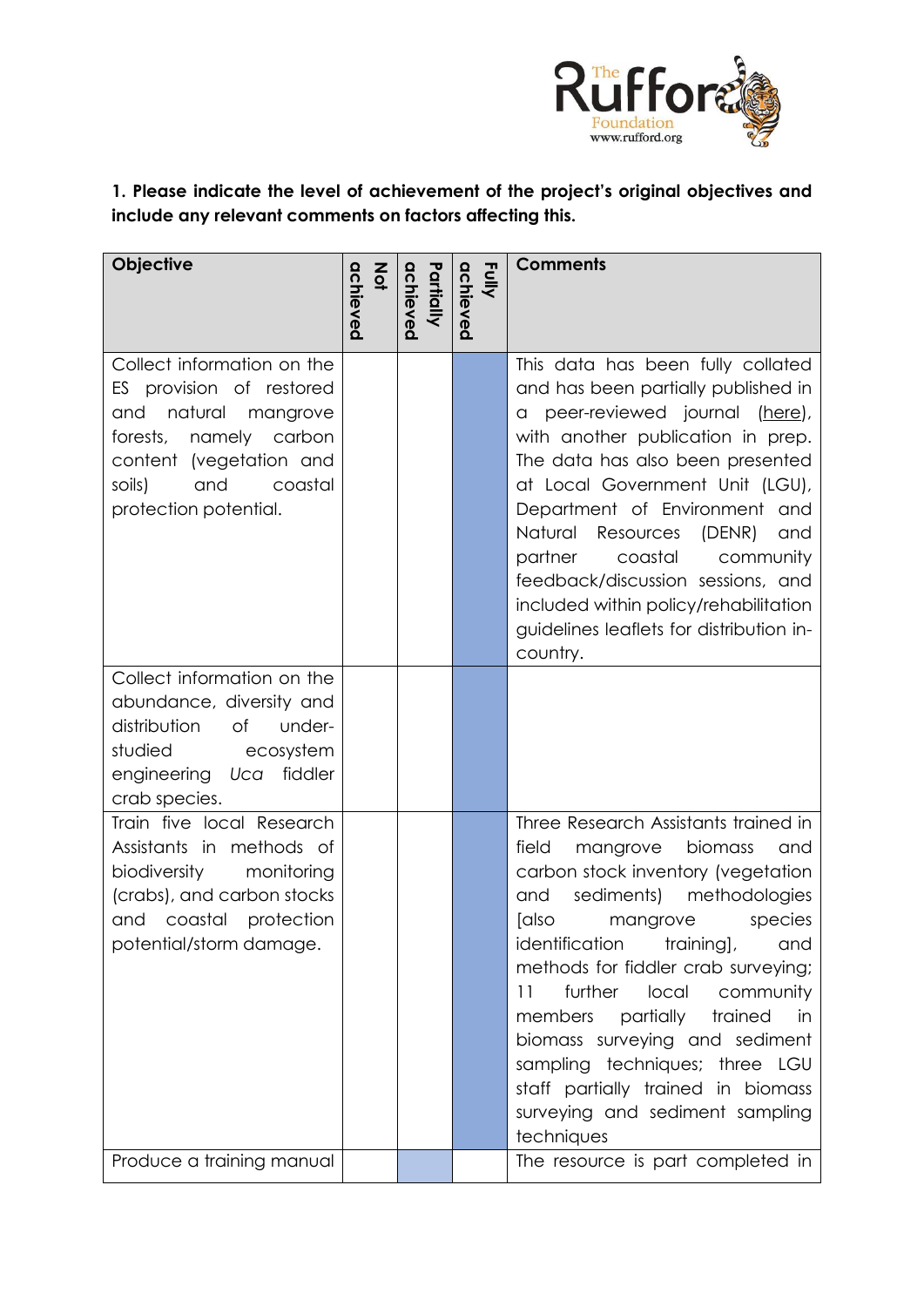

| for<br>mangrove<br>carbon<br>monitoring<br>and<br>assessment for<br>by<br><b>use</b><br>students,<br>future<br>researchers<br>and<br>practitioners in the region,<br>including information on<br>Philippines-specific<br>best-<br>practice advice regarding<br>equipment,<br>methodologies<br>and<br>administrative procedures.                                                                                                                                                                                                                                                      |  | English. Using data collected during<br>this project, a potential future<br>carbon Payments for Ecosystem<br>Services project is being developed<br>in Panay Island. The<br>training<br>manual materials will thus now also<br>contain reference<br>material<br>on<br>carbon payment mechanisms and<br>project planning. The final resource<br>will thus be extended and will be<br>completed in the coming months.<br>must<br>then<br><b>The</b><br>resource<br>be<br>translated to Tagalog and printed<br>and distributed in-country. |
|--------------------------------------------------------------------------------------------------------------------------------------------------------------------------------------------------------------------------------------------------------------------------------------------------------------------------------------------------------------------------------------------------------------------------------------------------------------------------------------------------------------------------------------------------------------------------------------|--|-----------------------------------------------------------------------------------------------------------------------------------------------------------------------------------------------------------------------------------------------------------------------------------------------------------------------------------------------------------------------------------------------------------------------------------------------------------------------------------------------------------------------------------------|
| Produce a local guide to<br>invertebrates<br>mangrove<br>their<br>roles<br>and<br>in<br>mangrove<br>ecosystems.<br>During crab surveys and<br>carbon<br>soil<br>sampling,<br>photographs will be taken<br>of important ecosystem<br>engineering<br>species<br>(grapsid and fiddler crabs,<br>soil-living detritivores and<br>molluscs),<br>and<br>an<br>educational guide will be<br>researched and produced<br>(English and Tagalog) for<br>use by local communities<br>and schools to encourage<br>the<br>understanding<br>Οf<br>importance of mangrove<br>invertebrate diversity. |  | (educational<br><b>The</b><br>resource<br>infographic resources) is part-<br>completed in English, and will be<br>finalised in 2017. The resource must<br>then be translated to Tagalog and<br>printed and distributed in-country.                                                                                                                                                                                                                                                                                                      |
| Produce<br>guideline<br>future<br>documents<br>for<br>community-based<br>replanting<br>mangrove<br>efforts to improve<br>provision,<br>ES<br>with<br>information<br>the<br>on                                                                                                                                                                                                                                                                                                                                                                                                        |  | briefing<br>Policy<br>and<br>guideline<br>documents for LGU staff, DENR staff<br>partner<br>local<br>community<br>and<br>members<br>has<br>been<br>produced<br>climate<br>regarding<br>change<br>the<br>mitigation<br>adaptation<br>and<br>potential<br>(carbon<br>stocks<br>and                                                                                                                                                                                                                                                        |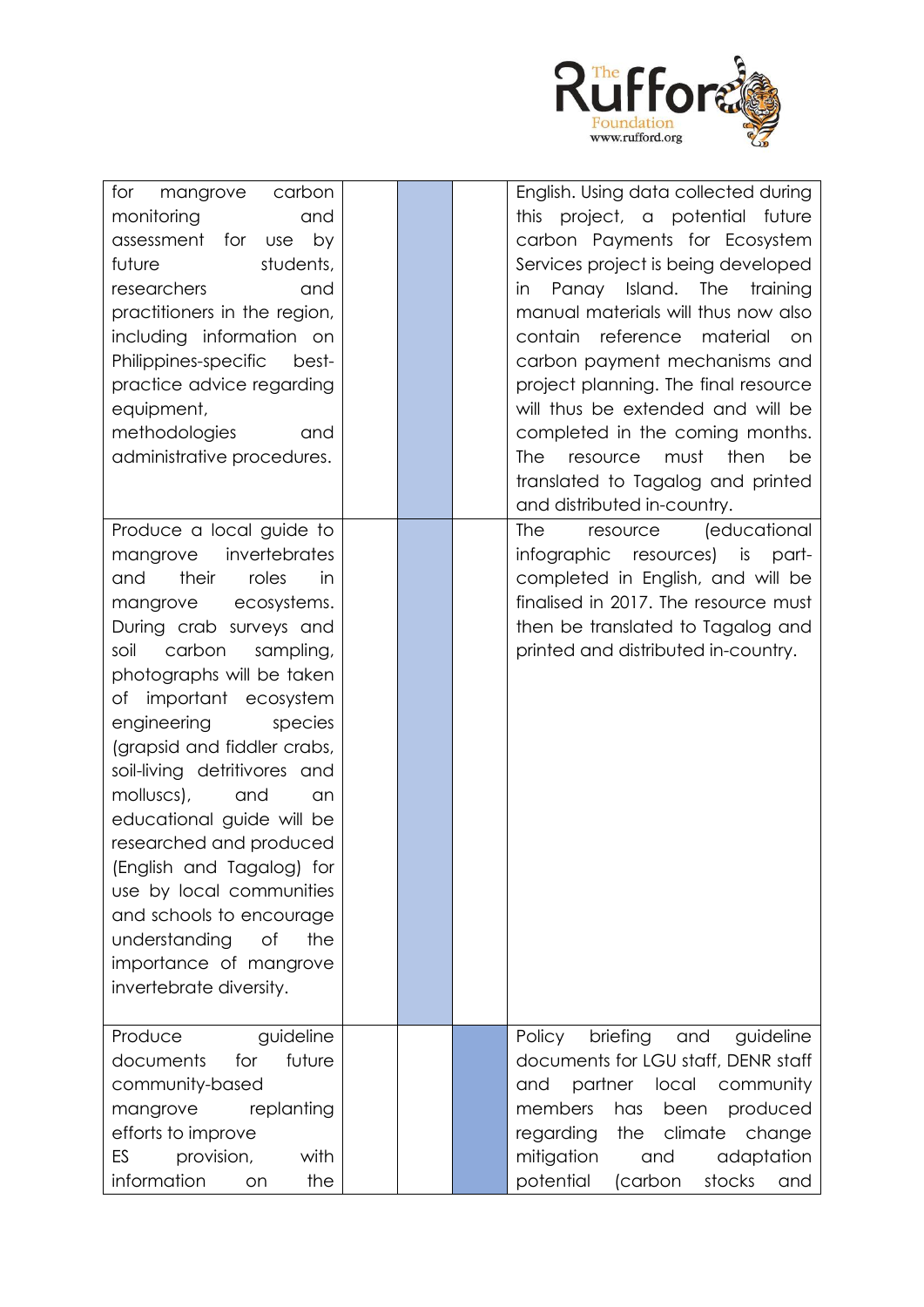

importance of structural composition, mangrove species diversity, and site configuration of sites in determining restored mangrove health.

coastal protection) benefits from targeted reversion of abandoned aquaculture ponds to former mangrove forest over low-intertidal seafront rehabilitation, and the importance of rehabilitating for dense structural composition and higher species diversity. These resources are used in ZSL-Philippines Training of Trainers (for mangrove protection and rehabilitation) courses for LGU staff, DENR staff and partner local community members. In February 2016, a tour of LGU offices (seven municipalities) was conducted to provide feedback and discussion sessions with LGU staff, DENR staff, Bureau of Fisheries and Aquatic Resources (BFAR) staff, and partner local community members. These presentations and discussions focused on advocacy for reversion of abandoned fishponds, enrichment and novel planting for increasing mangrove species diversity, and the importance of high mangrove functional diversity and structural complexity for enhancing coastal protection potential. The sessions facilitated discussion between disparate but influential government departments responsible for mangrove management, and local community members.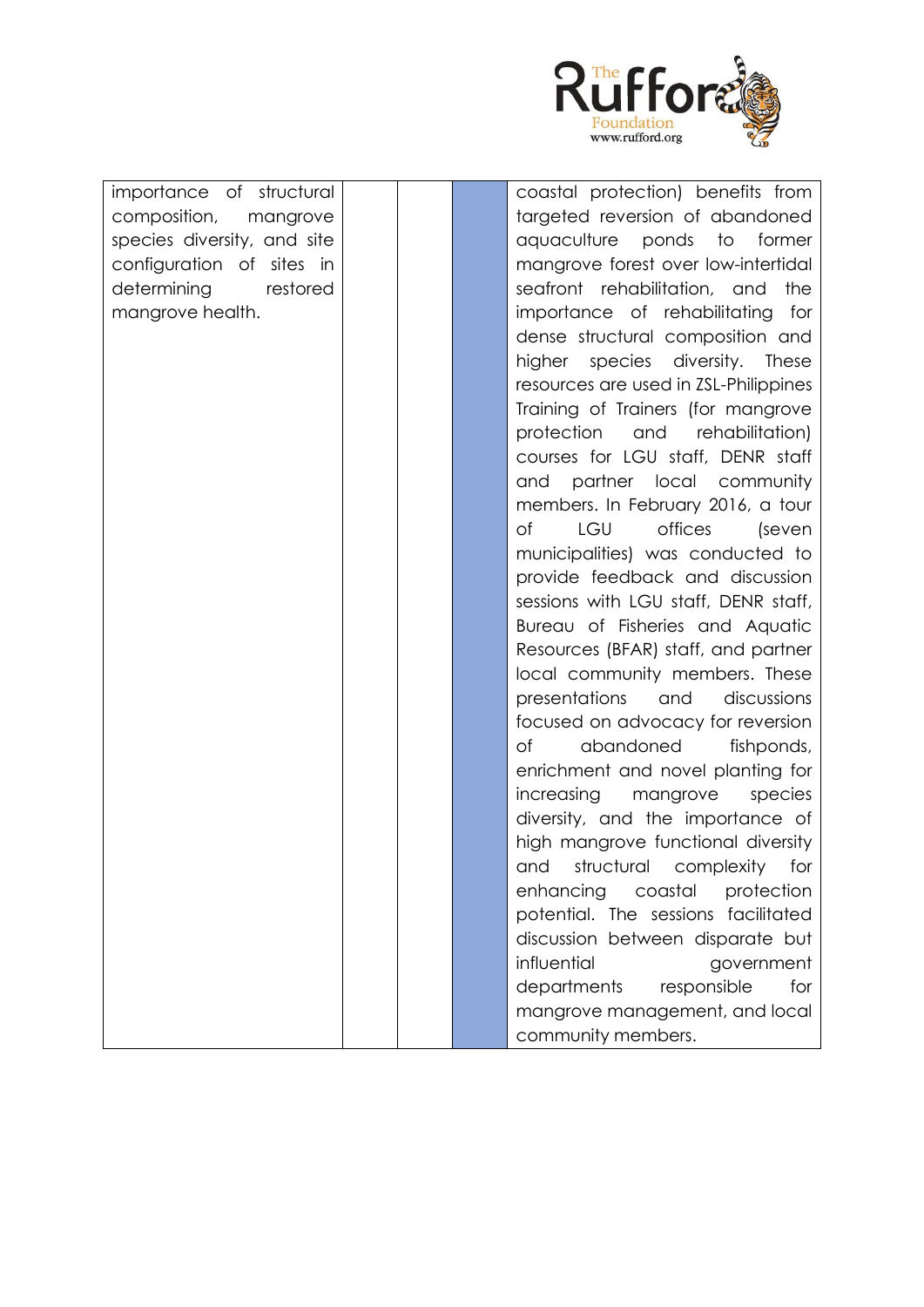

# **2. Please explain any unforeseen difficulties that arose during the project and how these were tackled (if relevant).**

There were no major unforeseen difficulties that arose during this project. The outcomes of the project as originally stated have all been either partially or entirely completed to date, and all remaining objectives are on track to completion (some being extended). The only unforeseen difficulty that arose was due to adverse weather conditions (typhoon) during latter parts of the field project, meaning that total field time (and budget) had to be extended in order to complete data collection. However, borrowing of equipment from external researchers and lower than expected air travel costs (see Budget) meant that the additional budget requirements could still mostly be covered within this grant.

### **3. Briefly describe the three most important outcomes of your project.**

# **a) Quantification of rehabilitated and natural mangrove carbon stocks and coastal protection across Panay Island, Philippines.**

This study provided one of the first quantifications of carbon stocks and coastal protection potential in multiple rehabilitated mangrove forest areas across Panay Island (which has seen substantial historical mangrove deforestation). This included quantification of carbon stocks in rehabilitated abandoned aquaculture ponds and in low-intertidal seafront areas (current focus of the Philippines' National Greening Programme for greenbelt rehabilitation following super-typhoon Yolanda). Major findings from this area of the project have enabled quantification of the larger relative climate change mitigation and adaptation potential of abandoned aquaculture pond reversion (a legal requirement under current Philippines law) over current nationally-implemented low-intertidal seafront rehabilitation activities. The project has developed methodologies for prediction of potential climate change mitigation and adaptation gains (carbon stocks and coastal protection potential) under scenarios of targeted aquaculture pond reversion to former mangrove. Further development of these methodologies may facilitate discussion and implementation of spatial planning for mangrove greenbelt rehabilitation in priority areas across the island.

The data also enabled quantification of carbon sequestration as a result of previous mangrove rehabilitation activities, providing baselines for the study of carbon stock development in rehabilitated mangrove areas; key data for development of any afforestation-based blue carbon Payments for Ecosystem Services (PES) schemes in the Philippines and more widely. The carbon stock data collated during this project covers extensive rehabilitated and natural mangrove areas across the island. These data also provide baseline data to support future protection of currently protected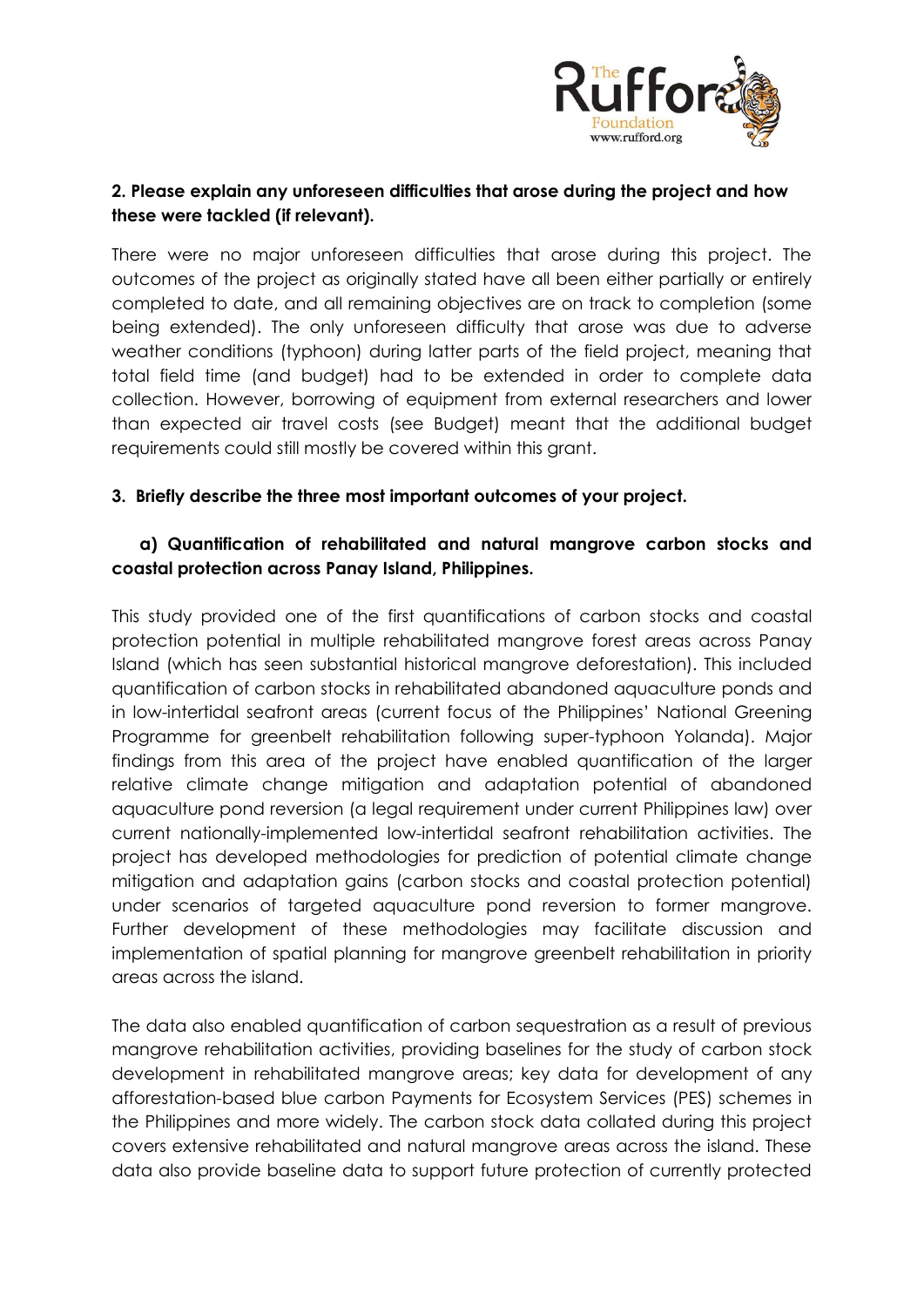

and unprotected ancient mangrove areas, and for inclusion in potential future blue carbon project development in Panay island coastal areas.

# **b) Production of resources for mangrove rehabilitation practices in the Philippines.**

The project findings regarding mangrove rehabilitation in abandoned aquaculture ponds versus low-intertidal seafront areas targeted by the NGP have resulted in the production of policy briefing and guideline documents (one of these documents is attached herein) for relevant government departments responsible for administrative and physical reversion of abandoned aquaculture ponds. These best practice guideline documents also contain information on study findings regarding the importance of multi-species planting in rehabilitation activities; analyses from this project found that increased functional/structural diversity of mangrove species may enhance per unit area coastal protection potential. These documents are now distributed as training materials within ZSL-Philippines Training of Trainers courses to government departments, NGO staff and partner local community members. In addition, these documents are used to support further advocacy work by ZSL-Philippines to enforce legal requirements and alter current mangrove management and rehabilitation practice in the Philippines.

The in-production Philippines-specific training manual for mangrove carbon stock assessment and monitoring will be distributed to LGUs, government departments, NGO staff and partner community members and peoples organisations into the future through ZSL-Philippines-run training courses on mangrove identification, rehabilitation and monitoring. These materials will build in-country capacity for mangrove biomass monitoring and for any future blue carbon-focused PES projects. The resource identifies appropriate in-country procedures for field monitoring and laboratory analysis of materials and samples.

The in-production local infographic guides to mangrove invertebrates and their roles in mangrove ecosystems will similarly be distributed through ZSL-Philippines channels through partner local communities and people's organisations, and at mangrove training courses. It is hoped that this resource will increase general awareness of the importance of faunal communities in the healthy functioning of the mangrove ecosystems upon which many depend, in addition to the role that mangroves play in enhancing coastal faunal communities and fisheries.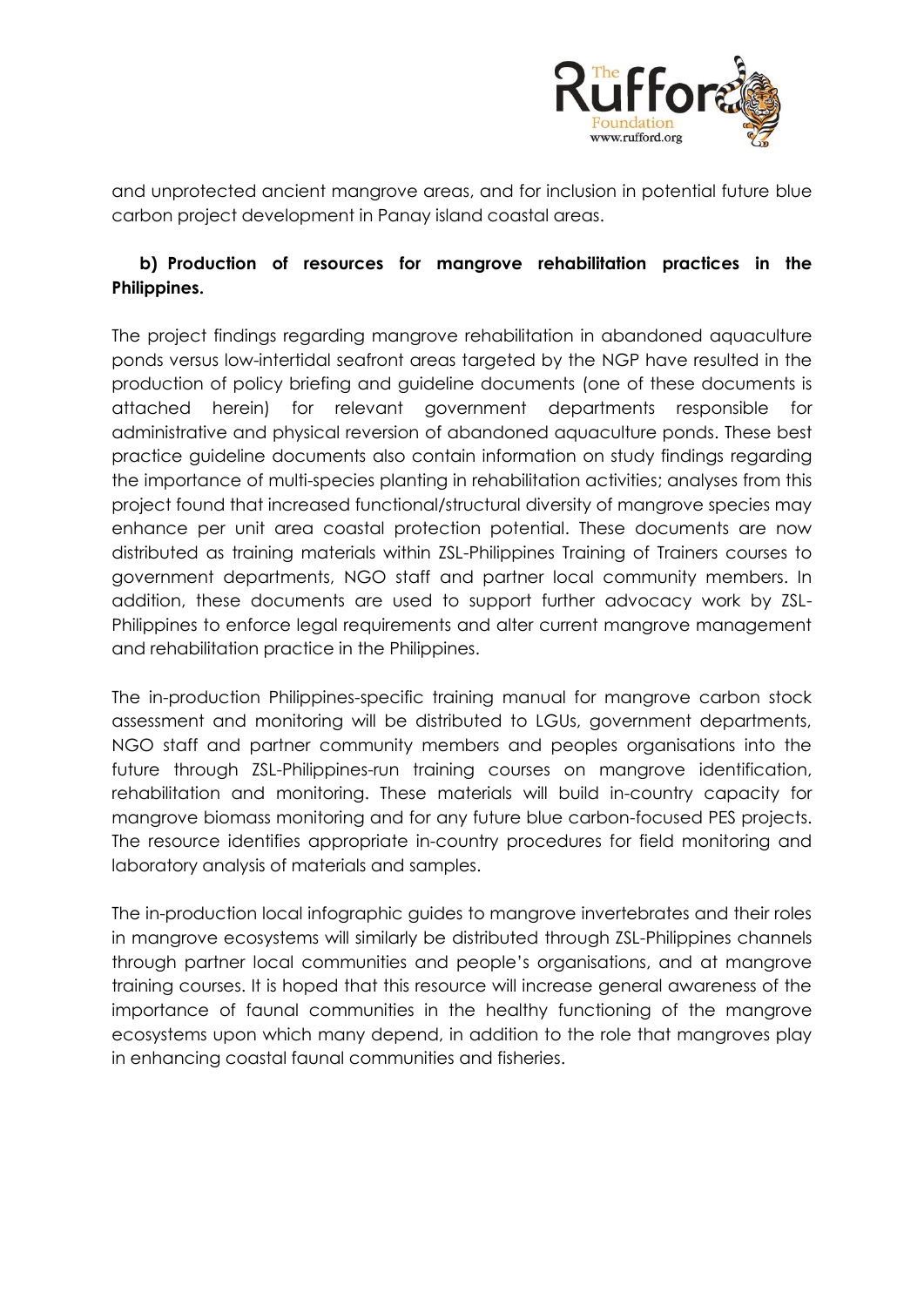

# **c) Facilitation of discussion between government departments and partner local communities on mangrove management and rehabilitation for climate change mitigation and adaptation.**

Project feedback/discussion sessions were held with municipal LGU staff, regional Department of Environment and Natural Resources and Bureau of Fisheries and Aquatic Resources officers, and partner local community and people's organisation members across seven coastal municipalities in Panay Island. These sessions reported back on findings regarding both the climate change mitigation and adaptation advantages of mangrove rehabilitation in abandoned aquaculture ponds, and the importance of multi-species mangrove rehabilitation for stronger coastal protection potential (current government rehabilitation practices centre mostly on single species [*Rhizophora* spp.] planting). These sessions proved extremely beneficial for re-addressing the complex and growing problem of abandoned aquaculture area in Panay and the wider Philippines, as well as the strong political will of some municipal LGUs to support abandoned aquaculture reversion to mangrove forest. The slow integration of greenbelt rehabilitation focus on abandoned aquaculture pond reversion and mangrove rehabilitation in the Philippines has historically largely been due to low political will and communication between multiple responsible government departments (DENR and BFAR). The feedback/discussion sessions facilitated early-stage dialogue between these and other key groups surrounding abandoned aquaculture ponds, their reversion and potential benefits to key local community stakeholders.

### **4. Briefly describe the involvement of local communities and how they have benefitted from the project (if relevant).**

Project sites were areas in which the Zoological Society of London (ZSL)-Philippines has worked in partnership with local communities and people's organisations for several years, in mangrove and other coastal conservation projects, typhoon disaster risk reduction and livelihoods building activities. The activities conducted within this project have served to provide quantitative data and evidence to support the mangrove protection, enrichment and rehabilitation activities conducted with and by local community members in multiple sites. The research has provided guidance on multi-species mangrove planting for enrichment purposes, training in mangrove community structure and biomass (carbon stock) monitoring, and educational and training resources on mangrove ecology and biomass and carbon stock monitoring for partner people's organisations. The resources produced will continue to be disseminated to community members through ZSL-Philippines Training of Trainers courses to build capacity for mangrove management and monitoring within coastal communities. Feedback/discussion meetings to disseminate research findings have also strengthened knowledge regarding the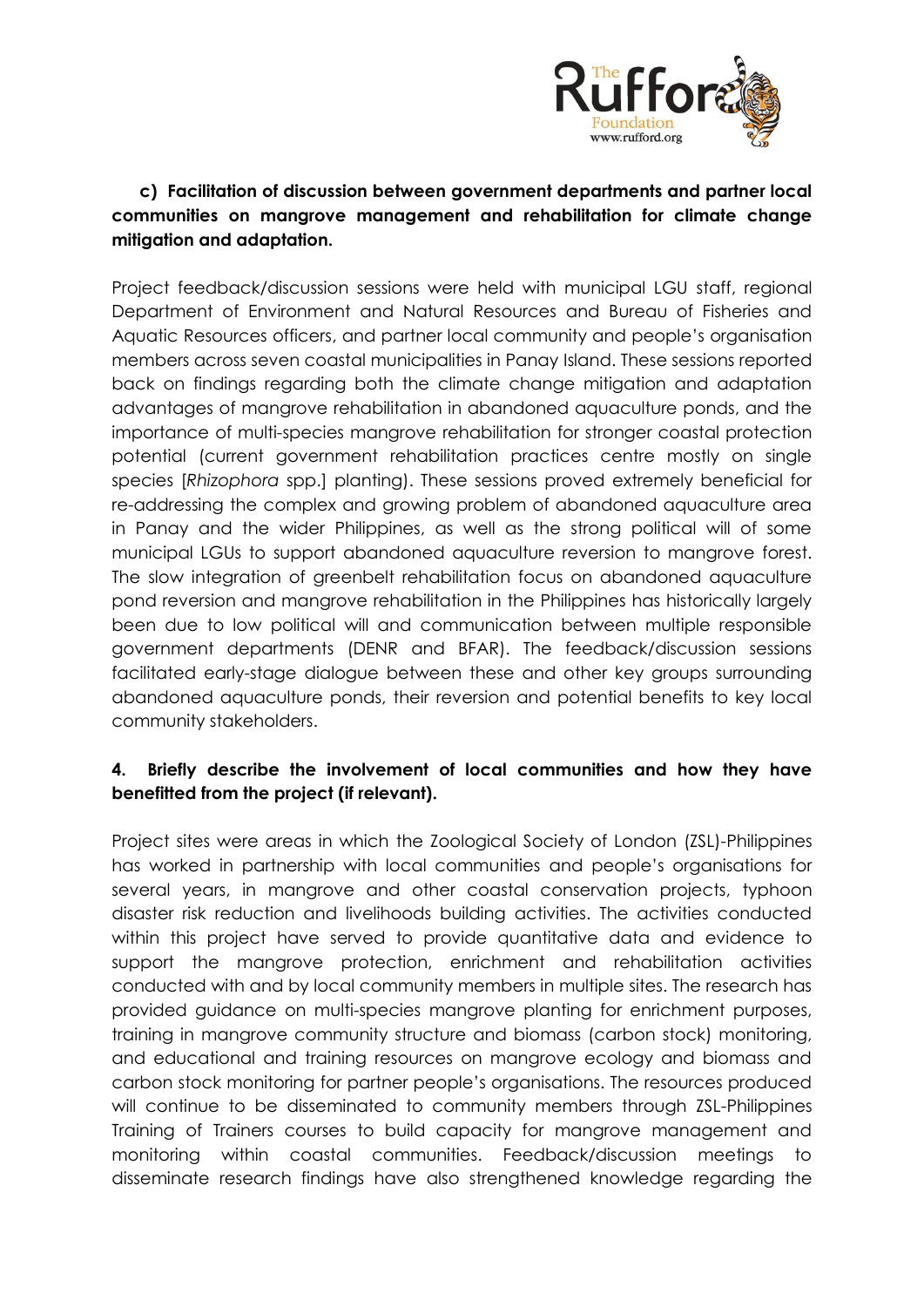

importance of appropriate mangrove rehabilitation (e.g. targeted abandoned fishpond reversion) for coastal protection in typhoon-prone areas, and enabled much-needed discussion between community members' and the relevant government departments responsible for mangrove planting activities and abandoned pond reversion.

#### **5. Are there any plans to continue this work?**

Yes – future plans include to use baseline carbon stock data collected here to explore the potential for payments for ecosystem services projects across the island. Future plans also include research into measures for spatial prioritisation of areas for mangrove rehabilitation across Panay Island and the wider Philippines, and to expand research and conservation activities focussed on mangrove rehabilitation for coastal protection.

#### **6. How do you plan to share the results of your work with others?**

The findings from this project have already been disseminated widely to partner local community members, relevant government departments and in-country academic institutions. The work has also been presented at international academic conferences and symposia, and published in a peer-reviewed research paper. Going forward, the results will continue to be disseminated internationally at conferences, through the IUCN/SSC Mangrove Specialist Group channels, and in further planned research papers currently in prep.

# **7. Timescale: Over what period was The Rufford Foundation grant used? How does this compare to the anticipated or actual length of the project?**

The project was begun in September 2014 and timetabled to end in September 2016. Many of the objectives have been achieved to date; expansion of project goals has led to further development of remaining in-progress outputs.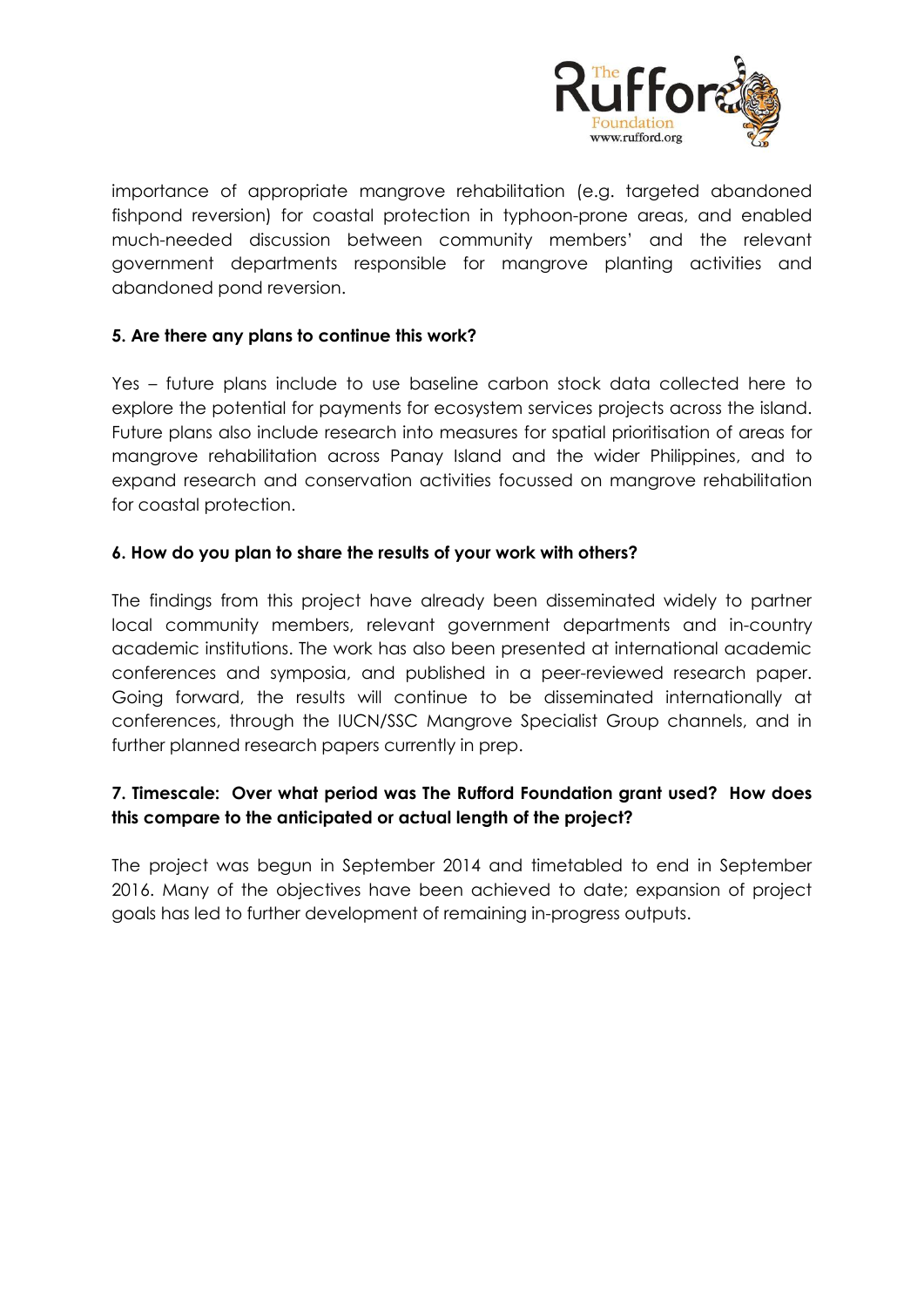

**8. Budget: Please provide a breakdown of budgeted versus actual expenditure and the reasons for any differences. All figures should be in £ sterling, indicating the local exchange rate used.** 

| <b>Item</b>                                                                                                   | <b>Budgeted</b><br>Amount | Actual<br>Amount | Difference     | <b>Comments</b>                                                                                   |
|---------------------------------------------------------------------------------------------------------------|---------------------------|------------------|----------------|---------------------------------------------------------------------------------------------------|
| Travel: London - Iloilo                                                                                       | 1100                      | 836.70           | 263.30         | Cheaper flights were sourced<br>than originally budgeted                                          |
| Travel: Car (driver + fuel)                                                                                   | 100                       | 72.37            | 27.63          | reliance<br>public<br>More<br>on<br>transport due to high cost of<br>car rental                   |
| Travel: Other (visas, taxes,<br>taxis)                                                                        | 150                       | 306.43           | $-156.43$      | of<br>field<br>Extension<br>season<br>meant an increase in travel<br>costs                        |
| In-country research costs:<br>Research<br>Assistants<br>$\frac{£5}{day} \times 60$ days $\times 5$<br>people) | 1500                      | 1777.35          | $-277.35$      | field<br>Extension<br>of<br>season<br>meant an increase in number<br>of days RAs were employed    |
| In-country costs: Food<br>$(E5/day \times 60 \text{ days})$                                                   | 300                       | 404.52           | $-104.52$      | Extension<br>of<br>field<br>season<br>meant an increase<br>in food<br>costs                       |
| In-country<br>costs:<br>Accommodation<br>$£10/day \times 60 days)$                                            | 600                       | 821.96           | $-221.96$      | field<br>Extension<br>of<br>season<br>meant<br>increase<br>in<br><b>an</b><br>accommodation costs |
| Equipment: Maxiclin<br>clinometer                                                                             | 28                        | 28               | $\overline{0}$ |                                                                                                   |
| Callipers<br>Equipment:<br>AK962<br>(Verneir<br>150mm/6")                                                     | 25                        | 25               | $\overline{0}$ |                                                                                                   |
| Equipment:<br><b>Tape</b><br>(Advent<br>measures<br>AFG1-3013 30m)                                            | 36                        | 36               | $\overline{0}$ |                                                                                                   |
| Equipment: Soil sample<br>bags (£41.95/100 x2)                                                                | 84                        | 33.42            | 50.58          | sample<br>bags<br>Less<br>were<br>required<br>than<br>originally<br>calculated                    |
| Plastic<br>Equipment:<br>sample bags (£6.49/per<br>10x5                                                       | 32                        | 32               | $\mathbf 0$    |                                                                                                   |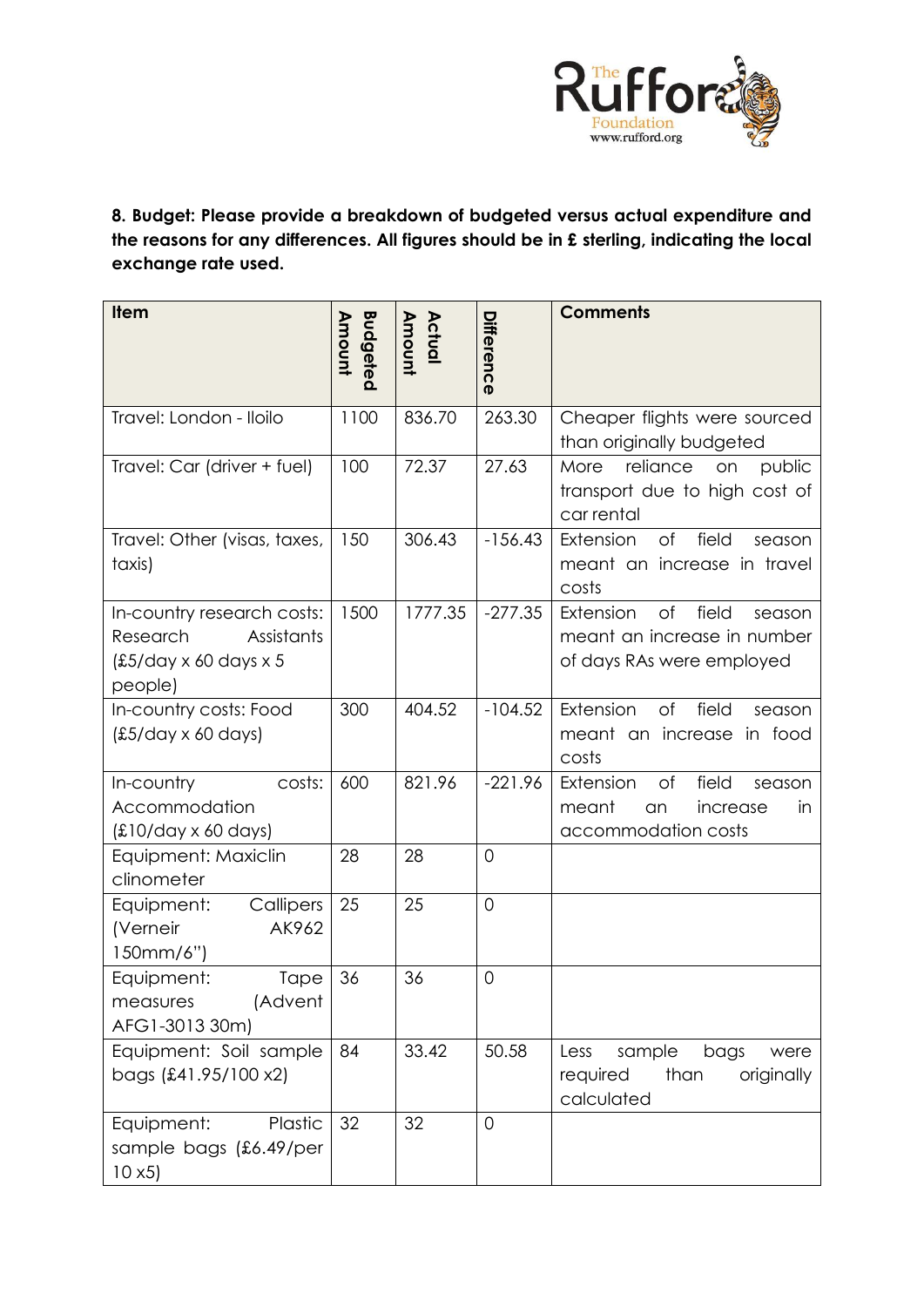

| Equipment: Kit bag               | 20   | 20       | $\overline{0}$ |                                   |
|----------------------------------|------|----------|----------------|-----------------------------------|
| Quadrats<br>Equipment:           | 110  | 46       | 64             | Quadrats<br>built<br>from<br>were |
| $£22 \times 5)$                  |      |          |                | different materials, reducing     |
|                                  |      |          |                | costs                             |
| Binoculars<br>Equipment:         | 149  | 149      | $\overline{0}$ |                                   |
| (Nikon 10x50 Action EX)          |      |          |                |                                   |
| Equipment: GPS<br>Unit           | 153  | $\Omega$ | 153            | We were able to loan a GPS        |
| (Garmin<br>eTrex<br>20           |      |          |                | unit from other fieldworkers.     |
| Receiver)                        |      |          |                |                                   |
| Equipment: Stationary            | 40   | 43.88    | $-3.88$        |                                   |
| Equipment: Replanting            | 620  | 620      | $\overline{0}$ | * These costs are yet to be       |
| guidelines printing (A4 x        |      |          |                | paid, but these figures remain    |
| 5 pages (90gsm paper             |      |          |                | accurate to date.                 |
| Micron<br>150<br>£0.45;          |      |          |                |                                   |
| lamination $£0.79$ ) $×100$      |      |          |                |                                   |
| copies)                          |      |          |                |                                   |
| Equipment: Mangrove              | 900  | 900      | 0              | * These costs are yet to be       |
| biodiversity<br>guide            |      |          |                | paid, but these figures remain    |
| printing (A5 x 30 pages)         |      |          |                | accurate to date.                 |
| $(150)$ gsm paper + 300          |      |          |                |                                   |
| gsm for covers with wire         |      |          |                |                                   |
| binding; $£3$ each) $\times$ 300 |      |          |                |                                   |
| copies)                          |      |          |                |                                   |
| <b>Total</b>                     | 5948 |          | $-205.63$      |                                   |

#### **9. Looking ahead, what do you feel are the important next steps?**

For now, the next steps are to complete production and extension of the training, guidelines and educational resources that are in progress, and to publish remaining results from the project. Going forward, the findings from this project will continue to be disseminated to local community members and relevant government partners through ZSL-Philippines, and incorporated in to future blue carbon mangrove conservation project development (PES).

### **10. Did you use The Rufford Foundation logo in any materials produced in relation to this project? Did the RSGF receive any publicity during the course of your work?**

Yes – the Rufford Foundation logo was displayed in numerous presentations of the data and research conducted in this study, including but not limited to: Local Government Unit feedback/discussion sessions; the 27<sup>th</sup> International Congress for Conservation Biology 4th European Congress for Conservation Biology, Montpelier,